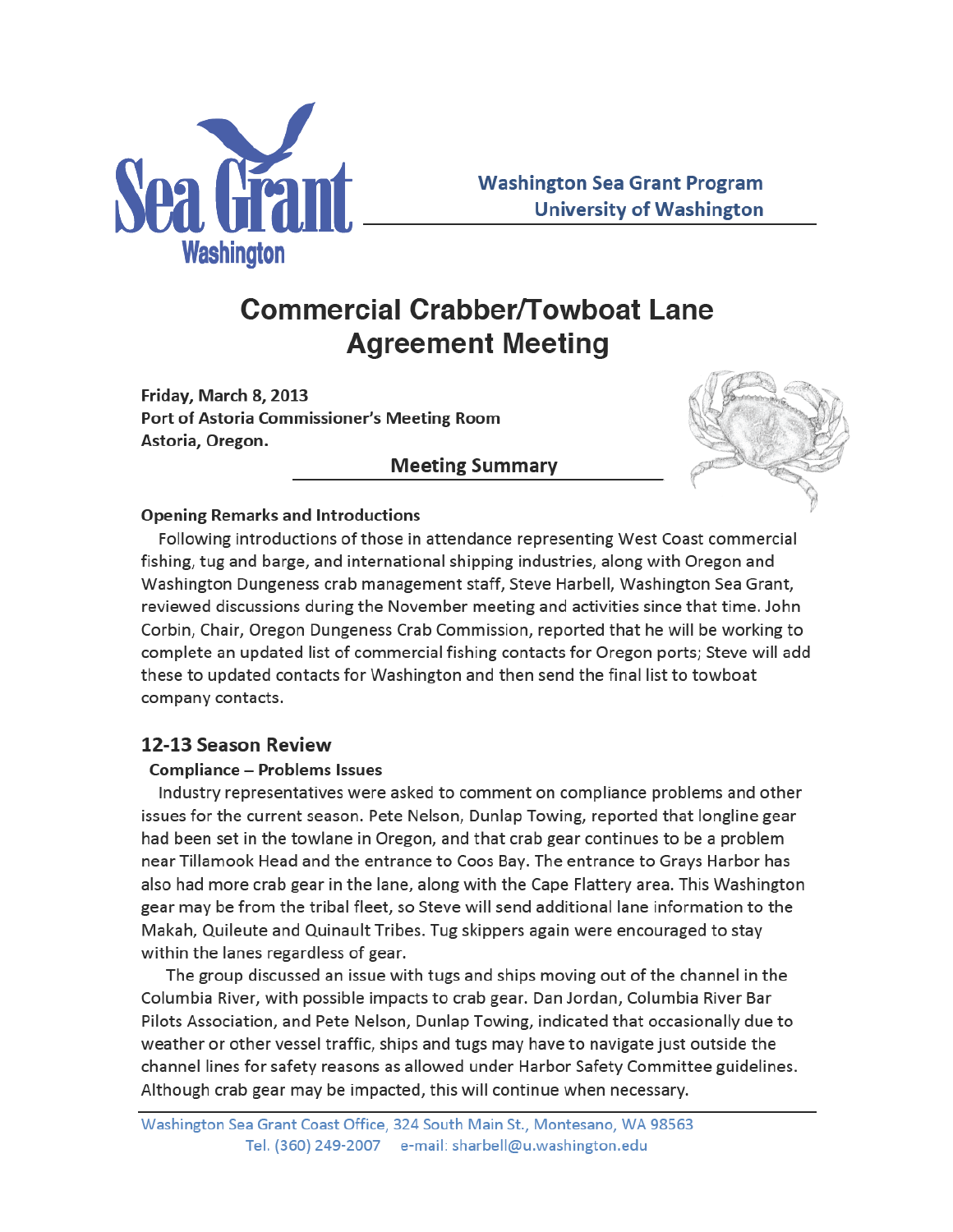Fishermen in Oregon will need to be notified that the summer towlanes south of the Columbia River will open on April  $15<sup>th</sup>$  rather than the May  $25<sup>th</sup>$ .

#### **Future Action**

- Towlane project information will be sent to tribal fishing representatives in LaPush, Taholah and Neah Bay and the Oregon Department of Fish and Wildlife for posting in their licensing office. Jamie Doyle will continue efforts to improve compliance in the Coos Bay area.
- The towlane project will again be listed in NOAA's Coast Pilot to increase awareness and compliance with the lanes.
- Steve will notify fishermen in Garibaldi about the April  $15<sup>th</sup>$  inside lane opening.

## **Chart Updates/Formats**

Steve reported that the hard-copy version of the towlane chart has been completely updated for 2012 and posted on the Washington Sea Grant website. The electronic chart data sets in Nobeltech, Sea WindPlot and Maptech formats still need to be updated with the new northern Washington towlane data. A new Google Earth format is being explored that would allow greater flexibility in downloading chart coordinates in a variety of navigation equipment formats.

## **Proposed Changes in Towlanes/Open Fishing Areas**

With changing fishing and tug and barge operations off the coast of Oregon, previous meetings of this group included discussions on a 100-fathom advisory line and possible summer season towlane changes in the area south of the Columbia River. This included a discrepancy with the dates listed as April 15<sup>th</sup> on the Columbia River chart and May  $25<sup>th</sup>$  on charts further south, resulting in an issue late in the season last year. Past discussions included various options, with tug industry representatives indicating their willingness to narrow the lane from two miles currently to just one mile in width. They would also be willing to eliminate all lanes into the minor ports in Oregon including Garibaldi, Newport, Umpqua and Siuslaw, and the inside lane just north of Coos Bay, as well as the south lane into Coos Bay. This would open up additional fishing area for crab gear during the season. In exchange, they would like to be able to use a towlane closer to shore during the entire year, not just late in the season. With more tug traffic now during the winter months, this would be of great benefit.

Pete Nelson, Dunlap Towing, developed a more detailed proposal in December reflecting these ideas, and provided further details to the group. His original proposal was posted on the Washington Sea Grant website, and copies were distributed to meeting participants for their review and comment. The proposal calls for a new yearround lane starting at Point 15 just west of the Columbia River, and extending south to the entrance to Coos Bay. John Corbin expressed support for the proposal because it would increase fishing area and provide a very defined location for tug and barge traffic. Although there would be some conflict with current fishing areas, the new one-mile lane width would be a significant improvement, allowing access to crab on each side of the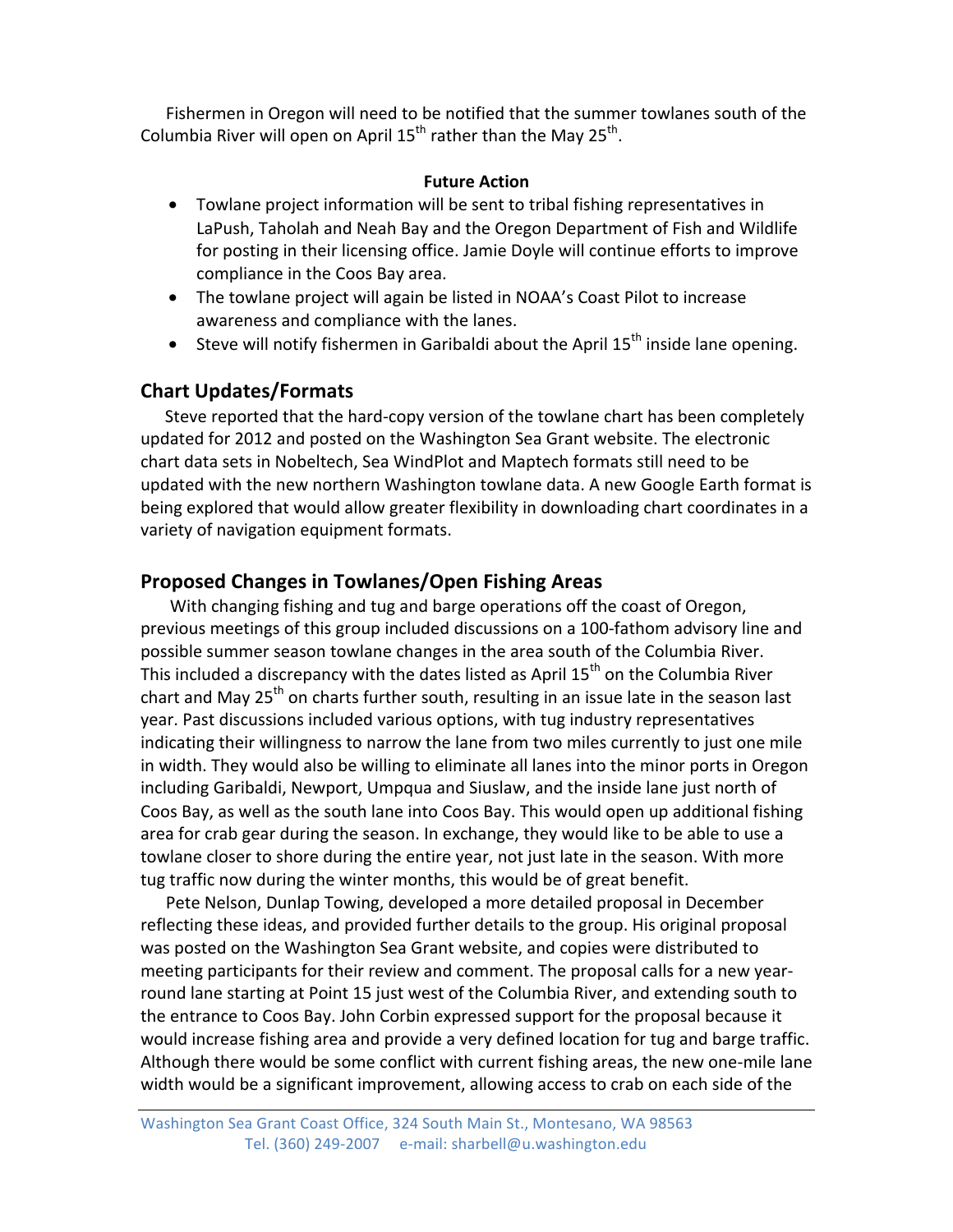lane. Nick Edwards, crab fisherman from Coos Bay, discussed the need to consider greater fishing activity in deeper water within the 100-fathom line, as well as potential conflicts with gear closer to shore with the new proposal. He also recognized the benefits in the new lane proposal, and felt that this would be workable with commercial crab fishermen in his area. Fishermen using the grounds just south of the Columbia River expressed concern about this area, and Pete agreed to move the lane from Point 15 to the current Point 16 further seaward. Jamie Doyle, Oregon Sea Grant, Nick Edwards and Pete Nelson will be meeting in Coos Bay later this month to work out details on the towlane entering Coos Bay and to consider additional lane changes south of Coos Bay to Eureka. They will include representatives from Sause Bros. Towing in Coos Bay in these discussions. The lane change proposal is available for review at:

http://wsg.washington.edu/mas/econcomdev/lanes.html#proposed

The group discussed a special project lane into Newport in case tugs needed to access this port. This lane would only be used under special circumstances, with notice provided well in advance to crab fishermen in the area. Pete will develop a proposal for this special project lane.

#### **Lost Gear Recovery**

Dan Ayres, Washington Department of Fish and Wildlife (WDFW), indicated that new Washington crab gear recovery legislation has allowed a substantial number of pots to be recovered following the closure of the season. There is now an effort to develop an in-season gear recovery program similar to the one in Oregon. The Nature Conservancy has provided funding to Washington coastal tribes for gear recovery, and NOAA continues to examine marine mammal issues with lost crab gear.

John Corbin reported that the Oregon Legislature is considering a post-season gear recovery program similar to Washington's, and that their in-season program is working well.

Crab gear recovery efforts in Oregon and Washington are important for both economic and ecological reasons, and our Commercial Crabber/Towboat Lane Agreement project is a major proactive step by industry to significantly reduce gear loss.

#### **Wave Buoys and Marine Weather Forecasting**

Dan Jordan, Columbia River Bar Pilots Association, reported that one of the Columbia River wave buoys broke loose recently and was recovered in Neah Bay by a Foss tug. It has now been re-installed and is operational. The NOAA weather buoy 46089, installed as part of the Coastal Storms Initiatives (CSI) Project 50 miles west of Seaside, is in jeopardy in terms of future funding. CSI is winding down their project work here, and will not be funding the \$40K to \$50K for the annual maintenance required in the future. Under this plan, the buoy would not be replaced or repaired if it were to fail, creating a significant data gap for weather forecasting and direct ocean condition information for mariners. The Bar Pilots Association has been urging decision makers to include support for the buoy under the National Data Buoy Center's budget, as is the case for other